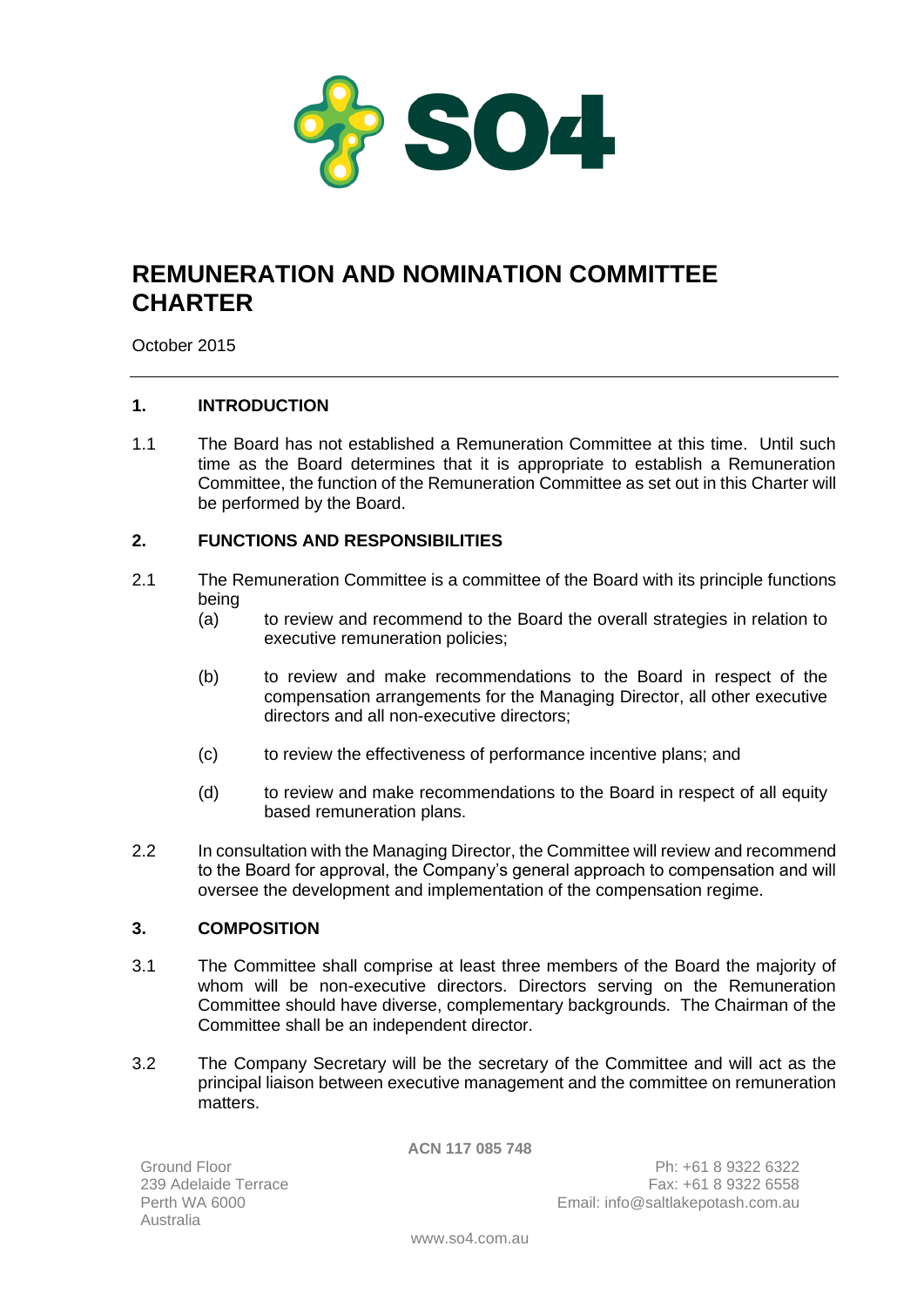

## **4. MEETINGS**

- 4.1 The Committee shall meet as frequently as required, but at not less than two times per year.
- 4.2 The Committee shall have access to professional advice.
- 4.3 Two members of the Committee shall comprise a quorum. Where only two members are present, the unanimous vote of the two members will constitute an act of the Committee. Where the committee comprises more than two committee members, the vote of a majority of the members present will constitute an act of the Committee.

### **5. REMUNERATION POLICY**

- 5.1 This policy governs the operations of the Remuneration Committee. The Committee shall review and reassess the policy at least annually and obtain the approval of the Board.
- *5.2 General Director remuneration*
- 5.3 Shareholder approval must be obtained in relation to the overall limit set for directors' fees. The directors shall set individual Board fees within the limit approved by shareholders.
- 5.4 Shareholders must also approve the framework for any equity based compensation schemes and if a recommendation is made for a director to participate in an equity scheme, that participation must be approved by the shareholders.
- *5.5 Executive remuneration*
- 5.6 The Company's remuneration policy for executive directors and senior management is designed to promote superior performance and long term commitment to the Company. Executives receive a base remuneration which is market related, together with performance based remuneration which shall be determined by the Remuneration Committee and/or the Board, after consideration of performance against key performance indicators.
- 5.7 Overall remuneration policies are subject to the discretion of the Board and can be changed to reflect competitive market and business conditions where it is in the interests of the Company and shareholders to do so.
- 5.8 Executive remuneration and other terms of employment are reviewed annually by the Remuneration Committee having regard to performance, relevant comparative information and expert advice.
- 5.9 The Committee's reward policy reflects its obligation to align executive's remuneration with shareholders' interests and to retain appropriately qualified executive talent for the benefit of the Company. The main principles of the policy are: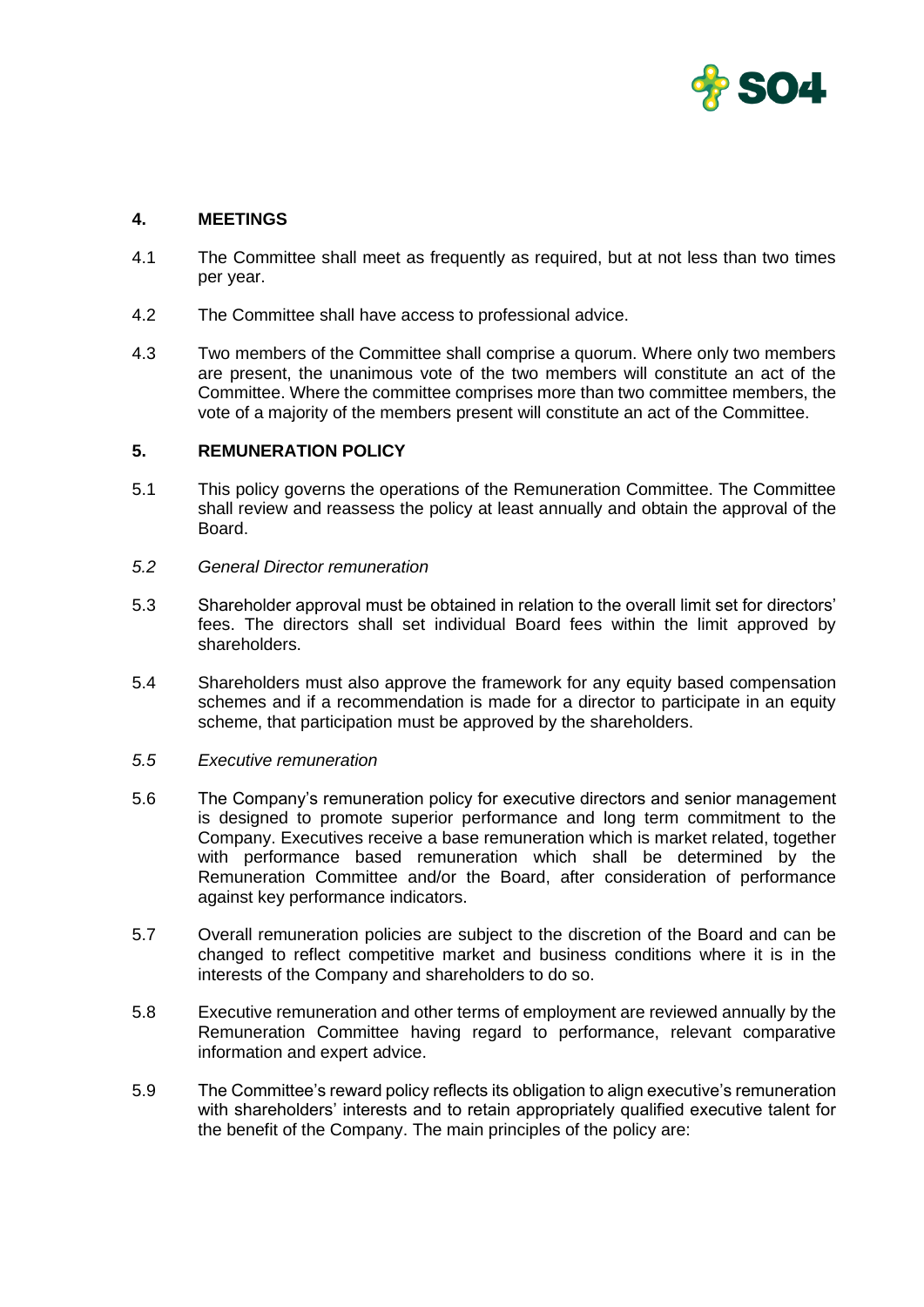

- (a) reward reflects the competitive market in which the Company operates,
- (b) individual reward should be linked to performance criteria, and
- (c) executives should be rewarded for both financial and non-financial performance.
- 5.10 The total remuneration of executives and other senior managers consists of the following:
	- (a) salary executives director and senior manager receive a fixed sum payable monthly in cash.
	- (b) (b) bonus executive directors and nominated senior managers are eligible to receive an annual cash bonus and to participate in a profit participation plan if deemed appropriate long term incentives incentive plan - executive directors may participate in performance rights / share option schemes with the prior approval of shareholders. Executives may also participate in employee performance rights / share option schemes, with any performance rights / option issues generally being made in accordance with thresholds set in plans approved by shareholders. The Board however, considers it appropriate to retain the flexibility to issue options to executives outside of approved employee performance rights / option plans in exceptional circumstances.
	- (c) other benefits executive directors and senior managers are eligible to participate in superannuation schemes when in existence.

Remuneration of other executives consists of the following

- (a) salary senior executive receives a fixed sum payable monthly in cash;
- (b) bonus each executive is eligible to receive an annual cash bonus if deemed appropriate;
- (c) long term incentives each senior executive may participate in share option schemes which have been approved by shareholders; and
- (d) other benefits senior executive are eligible to participate in superannuation schemes when in existence.
- 5.11 Non-executive remuneration
- 5.12 Shareholders approve the maximum aggregate remuneration for non-executive directors. The Remuneration Committee recommends the actual payments to directors and the Board is responsible for ratifying any recommendations, if appropriate.
- 5.13 All directors are entitled to have their indemnity insurance paid by the Company.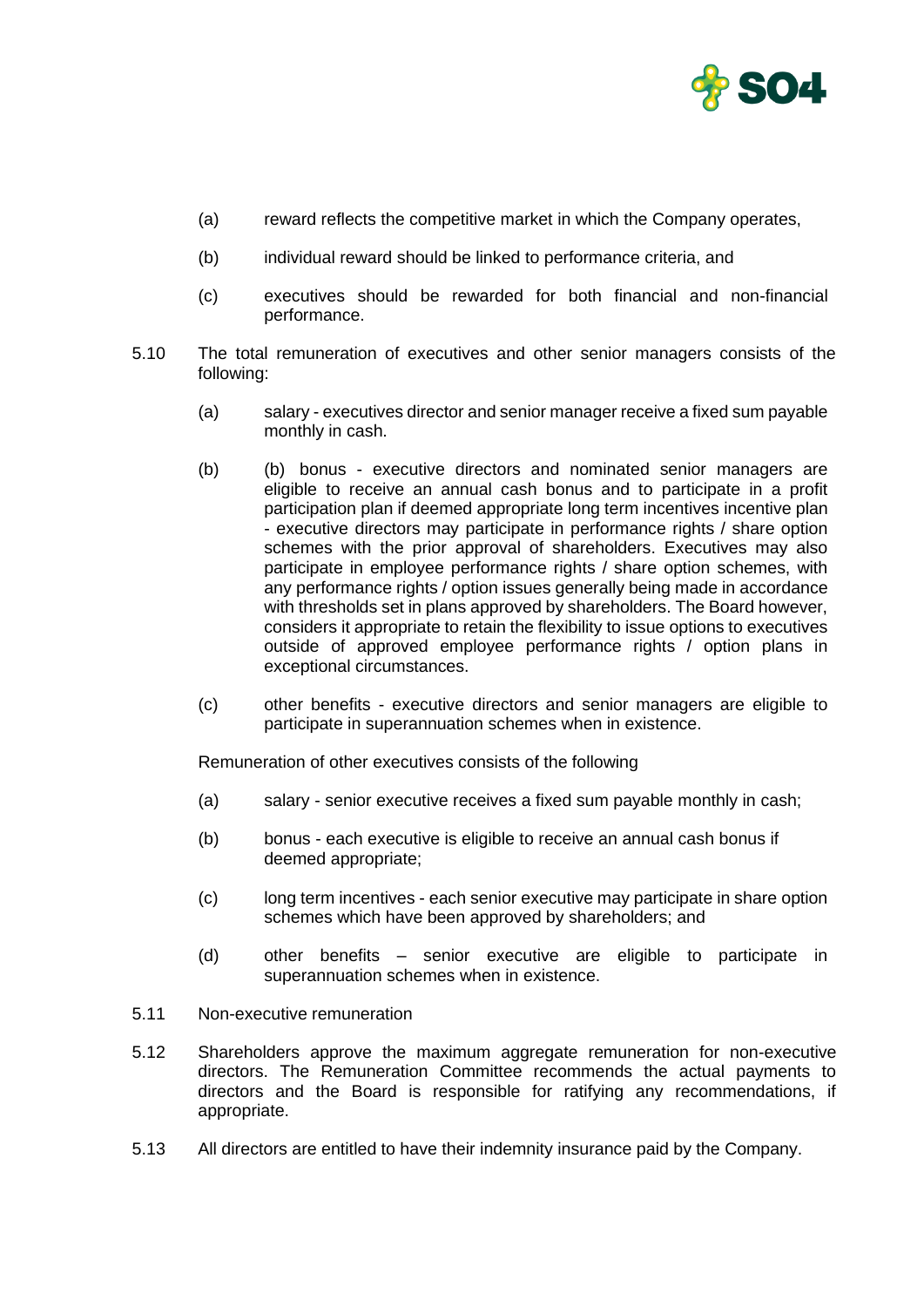

- 5.14 Economic risk
- 5.15 Directors and senior executives are prohibited from entering into transactions or arrangements which limit the economic risk of participating in unvested entitlements.

## **NOMINATION COMMITTEE CHARTER**

The Board has not established a Nomination Committee at this time. Until such time as the Board determines that it is appropriate to establish a Nomination Committee, the function of the Nomination Committee as set out in this Charter will be performed by the Board.

#### **6. FUNCTIONS AND RESPONSIBILITIES**

- 6.1 The Nomination Committee is a committee of the Board with its principle functions being to
	- (a) review the composition of the Board and ensure that the Board has an appropriate mix of skills and experience to properly fulfil its responsibilities, and
	- (b) ensure that the Board is comprised of directors who contribute to the successful management of the Company and discharge their duties having regard to the law and the highest standards of corporate governance.

#### **7. COMPOSITION**

- 7.1 The Committee shall comprise at least three directors, the majority of whom must be non-executive directors, one of whom will be appointed the Committee Chairman. The Board may appoint additional non-executive directors to the Committee or remove and replace members of the Committee by resolution.
- 7.2 The Company Secretary shall be the Secretary of the Committee and shall attend meetings of the Committee as required.

### **8. MEETINGS**

- 8.1 The Committee will meet at least once a year and additionally as circumstances may require. Meetings are called by the Secretary as directed by the Board or at the request of the Chairman of the Committee.
- 8.2 Where deemed appropriate by the Chairman of the Committee, meetings and subsequent approvals may be held or concluded by way of a circular written resolution or conference call.
- 8.3 A quorum shall comprise any two members of the Committee. In the absence of the Committee Chairman or appointed delegate, the members shall elect one of their number as Chairman.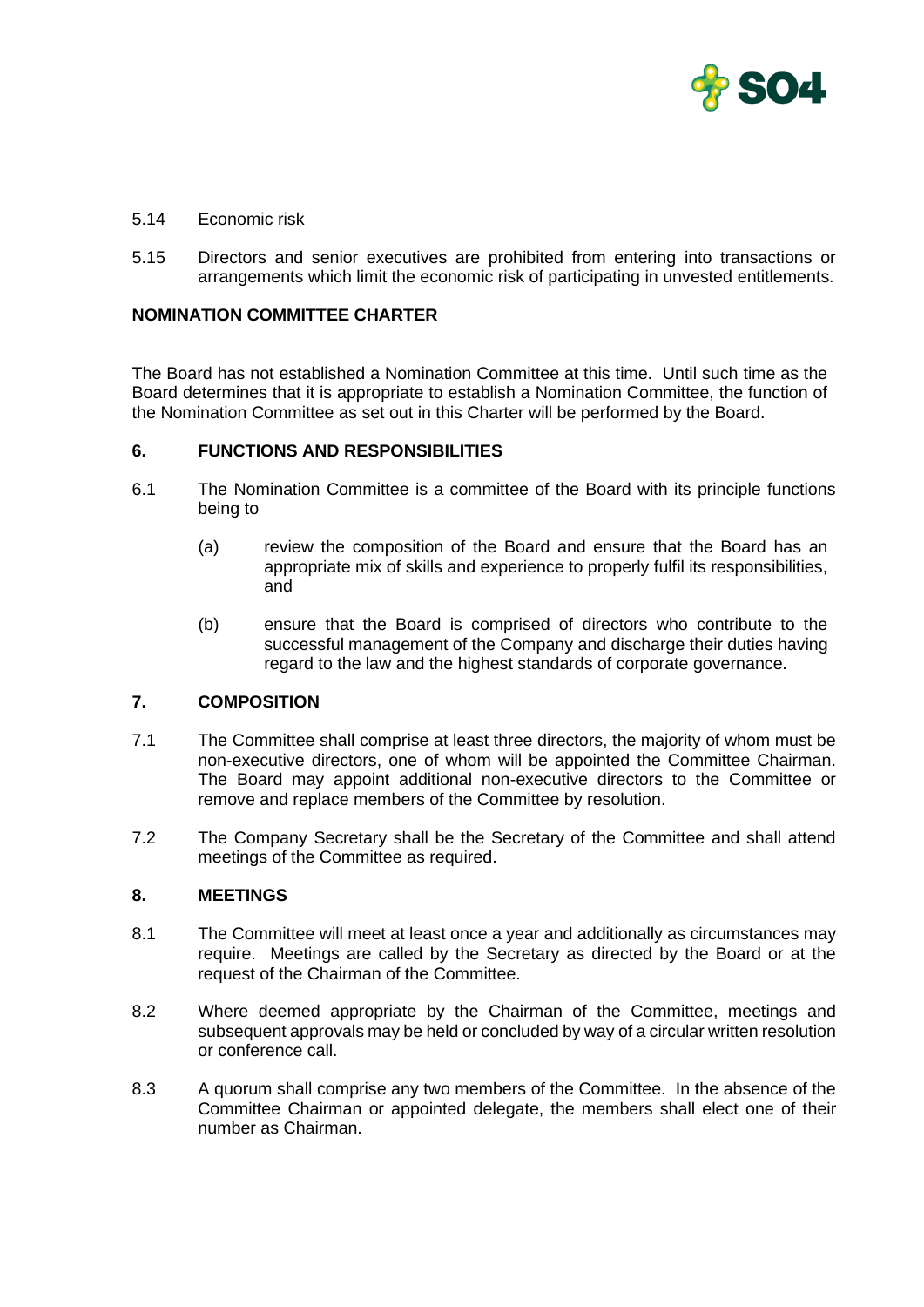

- 8.4 Decisions will be based on a majority of votes with the Chairman having a casting vote.
- 8.5 The Committee may invite executive management team members or other individuals, including external third parties to attend meetings of the Committee, as they consider appropriate.

### **9. ACCESS**

- 9.1 Members of the Committee have rights of access to the books and records of the Company to enable them to discharge their duties as Committee members, except where the Board determines that such access would be adverse to the Company's interests.
- 9.2 The Committee may consult independent experts where the Committee considers this necessary to carry out its duties and responsibilities. Any costs incurred as a result of the Committee consulting an independent expert will be borne by the Company.

#### **10. RESPONSIBILITIES**

- 10.1 The Committee shall periodically review and consider the structure and balance of the Board and make recommendations regarding appointments, retirements and terms of office of directors. In particular, the Committee is to
	- (a) identify and recommend to the Board candidates for the Board after considering the necessary and desirable competencies of new Board members to ensure the appropriate mix of skills and experience and after assessment of how the candidates can contribute to the strategic direction of the Company;
	- (b) approve and review induction procedures for new appointees of the Board to ensure that they can effectively discharge their responsibilities;
	- (c) assess and consider the time required to be committed by a non-executive director to properly fulfil their duty to the Company and advise the Board;
	- (d) consider and recommend to the Board candidates for election or re-election to the Board at each annual shareholders' meeting;
	- (e) review directorships in other public companies held by or offered to directors and senior executives of the Company;
	- (f) review succession plans for the Board with a view to maintaining an appropriate balance of skills and experience on the Board;
	- (g) make recommendations to the Board on the appropriate size and composition of the Board; and